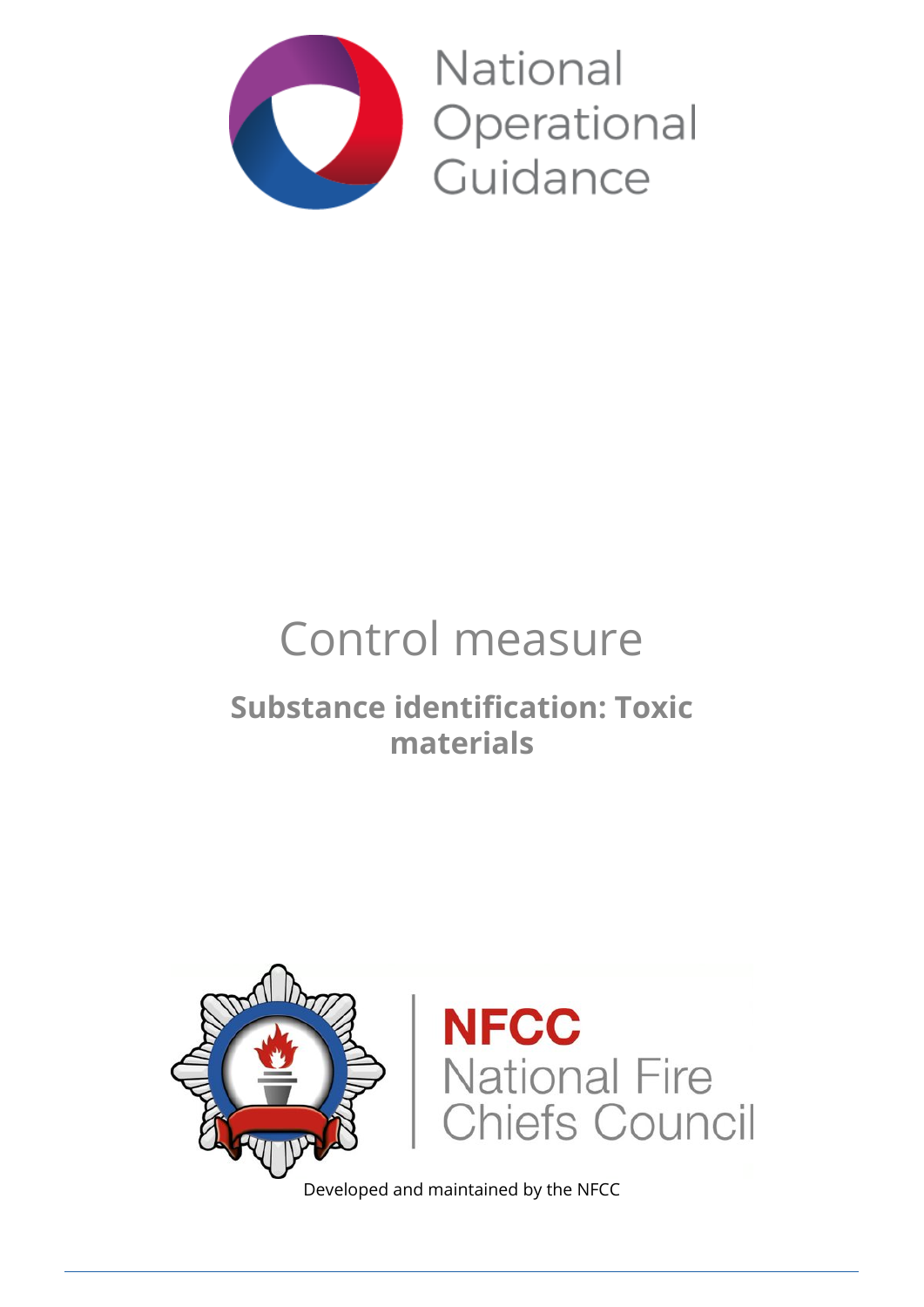



### Contents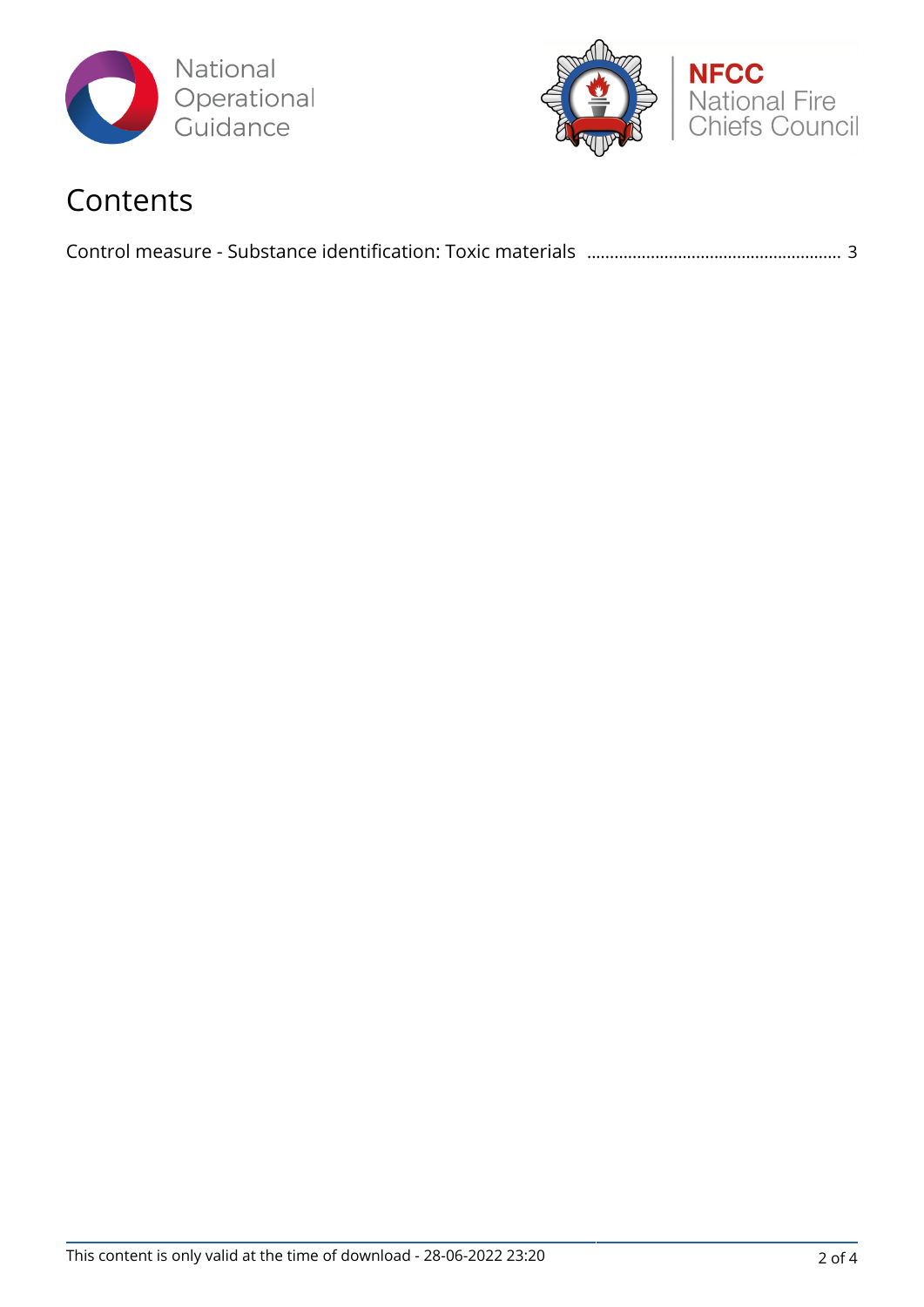



## Control measure - Substance identification: Toxic materials

### **Control measure knowledge**

This control measure should be read in conjunction with National Operational Guidance – Hazardous materials: Substance identification.

Ensuring that personnel immediately recognise the presence or potential presence of substances with toxic health hazards will enable suitable control measures to be implemented to protect responders and the public particularly in the initial stages of an incident.

Materials with the primary hazard of 'toxic' (other than toxic gases) will be assigned to UN Hazard Class 6.1. It covers substances that possess a low lethal dose.

#### **Labelling**

Materials labelled for transport or use will be displayed with one of the following symbols:



The exclamation mark symbol is used for other hazards in addition to 'harmful' (e.g. irritant).



UN Transport Class 2.3 is for toxic gases only, such as ammonia, chlorine or hydrogen chloride.

As well as labelling on containers, other information sources will enable other toxic/harmful hazards to be identified, such as Chemdata, Wiser and the Emergency Response Guidebook.

Information gained from containers or data sources should be compared with other information